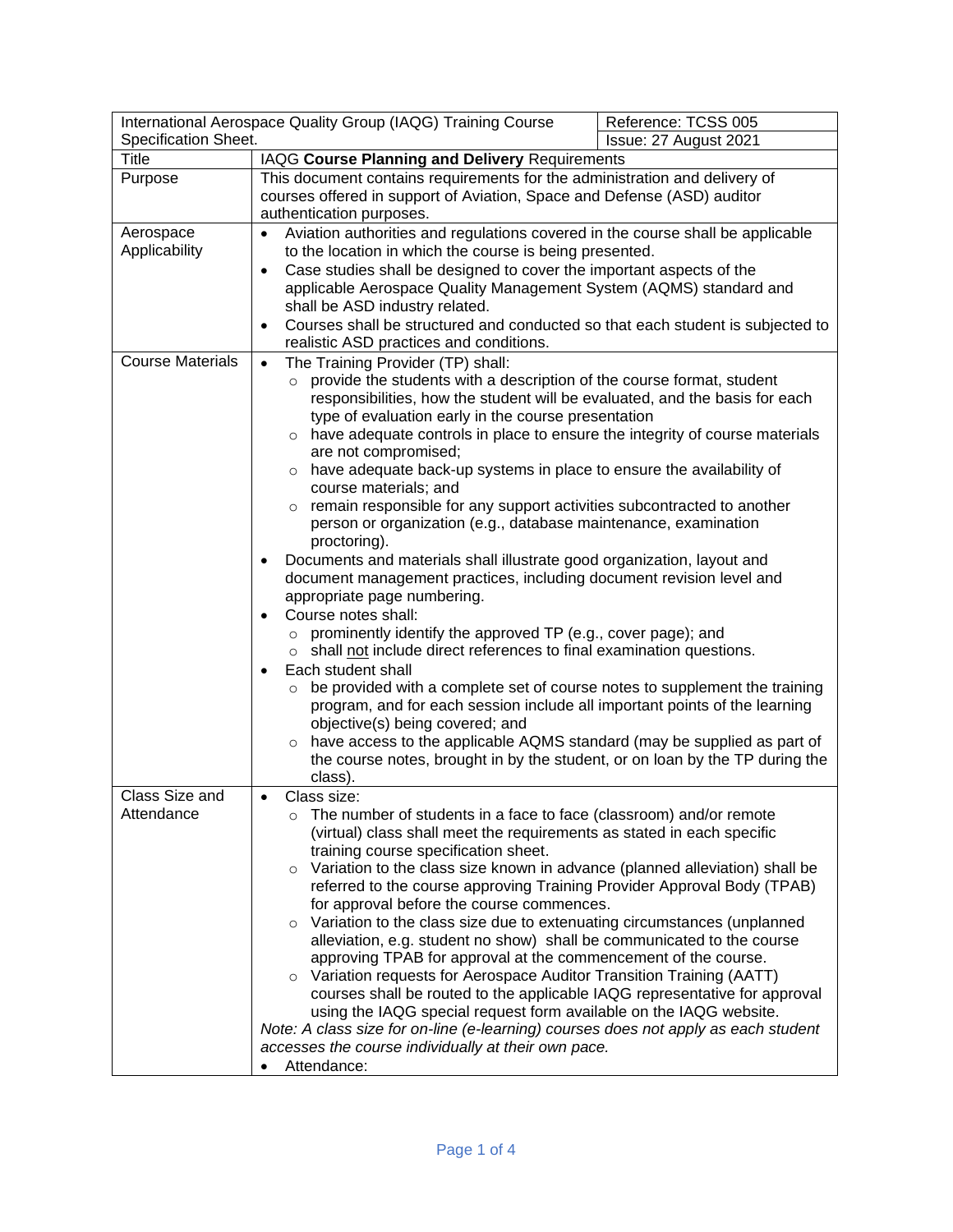|                         | o Students shall be informed that they are required to be in attendance for<br>the full duration of the course, and failure to do so will be reflected in the<br>attendee's continual and final evaluations.<br>Instructors shall monitor class attendance, record excessive tardiness,<br>$\Omega$<br>absenteeism, and make decisions regarding the successful completion of<br>the course as it relates to attendance requirements. |
|-------------------------|---------------------------------------------------------------------------------------------------------------------------------------------------------------------------------------------------------------------------------------------------------------------------------------------------------------------------------------------------------------------------------------------------------------------------------------|
| Continuous              |                                                                                                                                                                                                                                                                                                                                                                                                                                       |
| Evaluation              | The achievement of all learning objectives by each student shall be measured<br>$\bullet$<br>by the TP, through a combination of continual evaluation conducted by the<br>instructor throughout the duration of the course and a written examination.<br>The process for continual evaluation of each student shall be documented and<br>$\bullet$<br>shall:                                                                          |
|                         | be designed to assist in verifying the student's achievement of the learning<br>$\circ$<br>objectives;<br>be designed to evaluate attendance and punctuality during the course;<br>$\circ$<br>provide for a summary of a student's daily performance and represent an<br>$\circ$                                                                                                                                                      |
|                         | accurate assessment of student performance; and<br>provide for the private and timely student notification of instructor<br>$\circ$<br>observations on the student's strong and weak points relating to<br>performance, including opportunities to improve.                                                                                                                                                                           |
| Written<br>Examination  | The examination shall be designed so that a competent student (i.e., one who<br>$\bullet$<br>has demonstrated achievement of the learning objectives) could achieve a                                                                                                                                                                                                                                                                 |
|                         | minimum mark as determined within the course specification.<br>Variations to the examination time limit may be provided as an accommodation<br>$\bullet$<br>for a student (e.g. due to a disadvantage or disability) where the instructor                                                                                                                                                                                             |
|                         | deems necessary, with recorded justification, up to a maximum of +25%.<br>All face to face (classroom) and remote (virtual) examinations shall be<br>٠                                                                                                                                                                                                                                                                                |
|                         | delivered utilizing a proctoring process.                                                                                                                                                                                                                                                                                                                                                                                             |
| Re-Examination          | Students that fail the written examination shall be permitted one re-<br>$\bullet$                                                                                                                                                                                                                                                                                                                                                    |
|                         | examination within 90 days of the initial examination date.                                                                                                                                                                                                                                                                                                                                                                           |
|                         | A different examination shall be used for the re-examination.<br>٠                                                                                                                                                                                                                                                                                                                                                                    |
|                         | Students who fail the re-examination shall be notified that they must take a full<br>$\bullet$<br>training course prior to being eligible to take another examination.                                                                                                                                                                                                                                                                |
| Examination<br>Process  | Examinations shall be designed to assess knowledge based on the learning<br>$\bullet$<br>objectives.                                                                                                                                                                                                                                                                                                                                  |
|                         | The design of examination requirements shall ensure the comparability of<br>$\bullet$<br>results of each single examination, both in content and difficulty, including the<br>validity of fail/pass decisions.                                                                                                                                                                                                                        |
|                         | Appropriate methodology and procedures (e.g. collecting and maintaining<br>statistical data) shall be documented and implemented in order to reaffirm, at<br>justified defined intervals, the validity of each examination, and that all<br>identified deficiencies are corrected.                                                                                                                                                    |
| Examination<br>Security | Instructors shall ensure that examination papers are not accessible to students<br>$\bullet$<br>prior to the examination, and completed examination papers are returned to<br>the TP upon completion.                                                                                                                                                                                                                                 |
|                         | Security policies and procedures shall include provisions to ensure the security<br>٠<br>of examination materials and shall consider:<br>location of the materials (e.g. transportation, electronic delivery, disposal,<br>$\circ$                                                                                                                                                                                                    |
|                         | storage, examination facility);<br>nature of the materials (e.g. electronic, paper, test equipment);<br>$\circ$<br>steps in the examination process (e.g. development, administration, results<br>$\circ$<br>reporting); and                                                                                                                                                                                                          |
|                         | threats arising from repeated use of examination materials.<br>$\circ$                                                                                                                                                                                                                                                                                                                                                                |
|                         | TPs shall ensure that fraudulent examination practices are prevented by:<br>$\bullet$                                                                                                                                                                                                                                                                                                                                                 |
|                         | requiring students to agree the examination rules (e.g. non-disclosure<br>$\circ$                                                                                                                                                                                                                                                                                                                                                     |
|                         | agreement, code of conduct, or other agreement) indicating their                                                                                                                                                                                                                                                                                                                                                                      |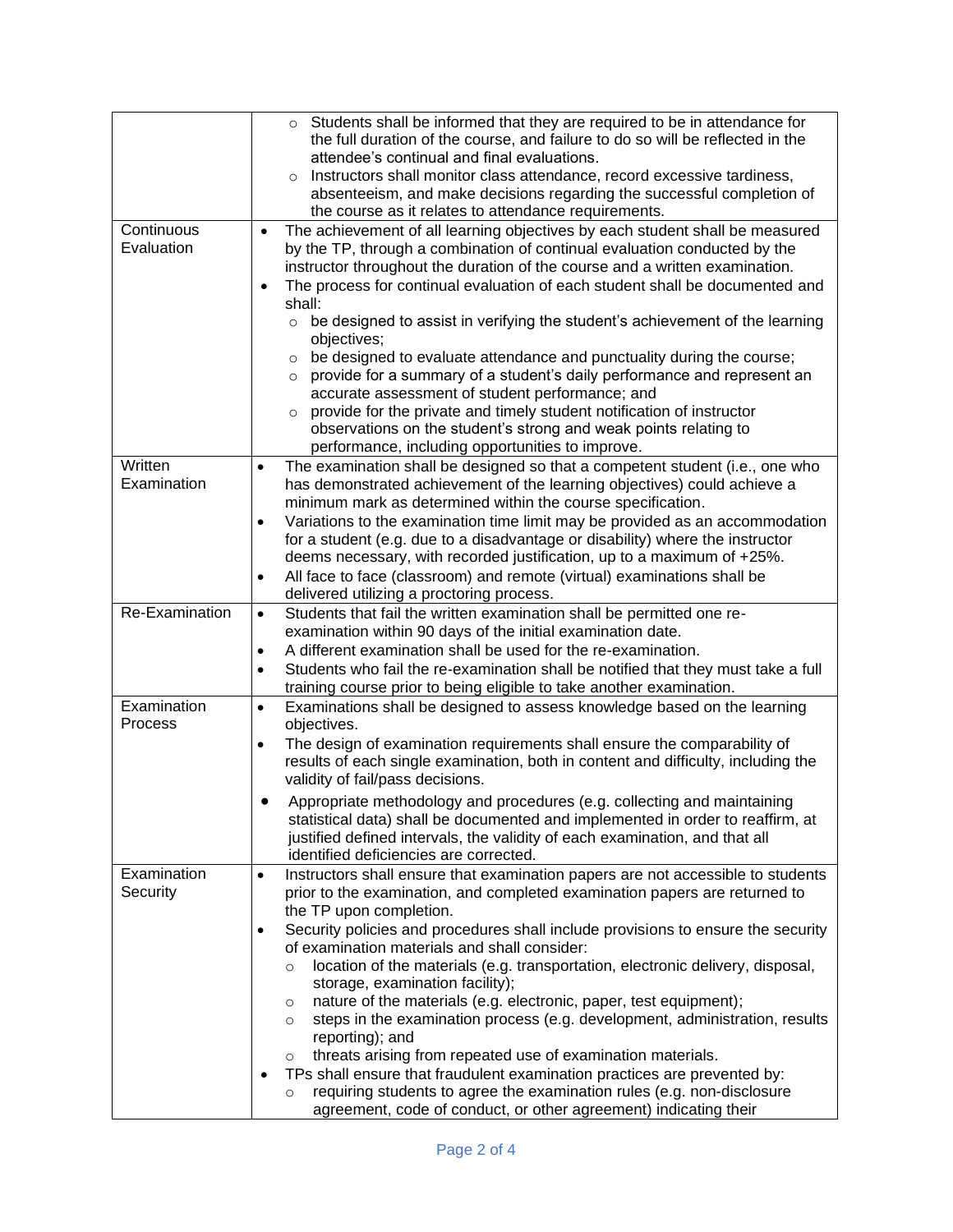|                       | commitment not to release confidential examination materials or                                                                               |  |
|-----------------------|-----------------------------------------------------------------------------------------------------------------------------------------------|--|
|                       | participate in fraudulent test-taking practices;                                                                                              |  |
|                       | requiring an exam proctor, invigilator, or examiner to be present and<br>$\circ$                                                              |  |
|                       | observant during the entirety of the examination to ensure the integrity of                                                                   |  |
|                       | the process;                                                                                                                                  |  |
|                       | confirming the identity of each student;                                                                                                      |  |
|                       | $\circ$                                                                                                                                       |  |
|                       | implementing procedures to prevent the unauthorized use of aids during<br>$\circ$                                                             |  |
|                       | the examination; and                                                                                                                          |  |
|                       | Monitoring examination results for indications of cheating.<br>$\circ$                                                                        |  |
| Grading:<br>Pass/Fail | Each examination shall be graded in accordance with the criteria stated in<br>$\bullet$<br>each specific training course specification sheet. |  |
| Decisions             | For written examination papers with scores within 10% of the pass threshold,<br>$\bullet$                                                     |  |
|                       | another instructor shall confirm the scores allocated in each section (if                                                                     |  |
|                       | applicable), and confirm the overall examination result.                                                                                      |  |
|                       | The TP shall follow procedures to resolve differences in grading among its<br>$\bullet$                                                       |  |
|                       | various course instructors to address subjectivity or bias and re-issue a final                                                               |  |
|                       | grade when appropriate to do so.                                                                                                              |  |
|                       | If the course is given through interpreters, the translators shall be selected to<br>$\bullet$                                                |  |
|                       |                                                                                                                                               |  |
|                       | ensure the TP is confident that impartial, and accurate translations of the                                                                   |  |
|                       | student's written examination answers are provided.                                                                                           |  |
|                       | Instructor(s) shall issue the final pass/fail decisions based on a student's<br>$\bullet$                                                     |  |
|                       | results achieved on the written examination and continual evaluation (as                                                                      |  |
|                       | appropriate).                                                                                                                                 |  |
| Presentation and      | Courses shall be delivered as stated in each specific training course<br>$\bullet$                                                            |  |
| Organization          | specification sheet.                                                                                                                          |  |
|                       | For instructor-led courses the instructor shall ensure effective course<br>$\bullet$                                                          |  |
|                       | management that includes, at a minimum, adequate training facilities, attention                                                               |  |
|                       | to time schedules, effective delivery of course content, and integrity in the                                                                 |  |
|                       | examination process.                                                                                                                          |  |
| Instructor            | The TP shall have documented procedures to ensure that all instructors meet<br>$\bullet$                                                      |  |
| Qualifications        | the TPs competence requirements and maintain satisfactory performance that                                                                    |  |
|                       | includes an annual review of each instructor's performance.                                                                                   |  |
|                       |                                                                                                                                               |  |
|                       | Prior to serving as a sole instructor, the instructor shall participate as a co-<br>$\bullet$                                                 |  |
|                       | instructor under the supervision of a trained instructor, for a minimum of one                                                                |  |
|                       | course.                                                                                                                                       |  |
|                       | If there has been no previous presentation of this course (e.g., where the<br>$\bullet$                                                       |  |
|                       | training provider is seeking initial approval), the TP shall have documented                                                                  |  |
|                       | evidence of fulfilment of the instructor competence requirements prior to the                                                                 |  |
|                       | initial presentation of the course.                                                                                                           |  |
|                       | Instructors shall meet the course competency requirements as stated in each<br>$\bullet$                                                      |  |
|                       | specific training course specification sheet.                                                                                                 |  |
|                       | Interpreters shall be capable of providing effective and accurate instructor<br>$\bullet$                                                     |  |
|                       | interpretations.                                                                                                                              |  |
|                       | The instructor shall be:<br>$\bullet$                                                                                                         |  |
|                       | familiar with the course materials and documentation; and<br>$\circ$                                                                          |  |
|                       | able to facilitate students' learning of appropriate knowledge and skills (as<br>$\circ$                                                      |  |
|                       | applicable).                                                                                                                                  |  |
| On-line (e-           | The TP shall:<br>$\bullet$                                                                                                                    |  |
| Learning Course)      | demonstrate that all course learning objectives can be effectively<br>$\circ$                                                                 |  |
|                       | measured and successfully achieved without face-to-face interaction;                                                                          |  |
|                       | verify that a maximum of 90 days or less elapses between successful                                                                           |  |
|                       | O                                                                                                                                             |  |
|                       | completion of the electronic portion of the training and the commencement                                                                     |  |
|                       | of face-to-face training (if applicable);                                                                                                     |  |
|                       | provide to each student adequate instruction for the operation of and<br>$\circ$                                                              |  |
|                       | navigation through the electronic portion of course;                                                                                          |  |